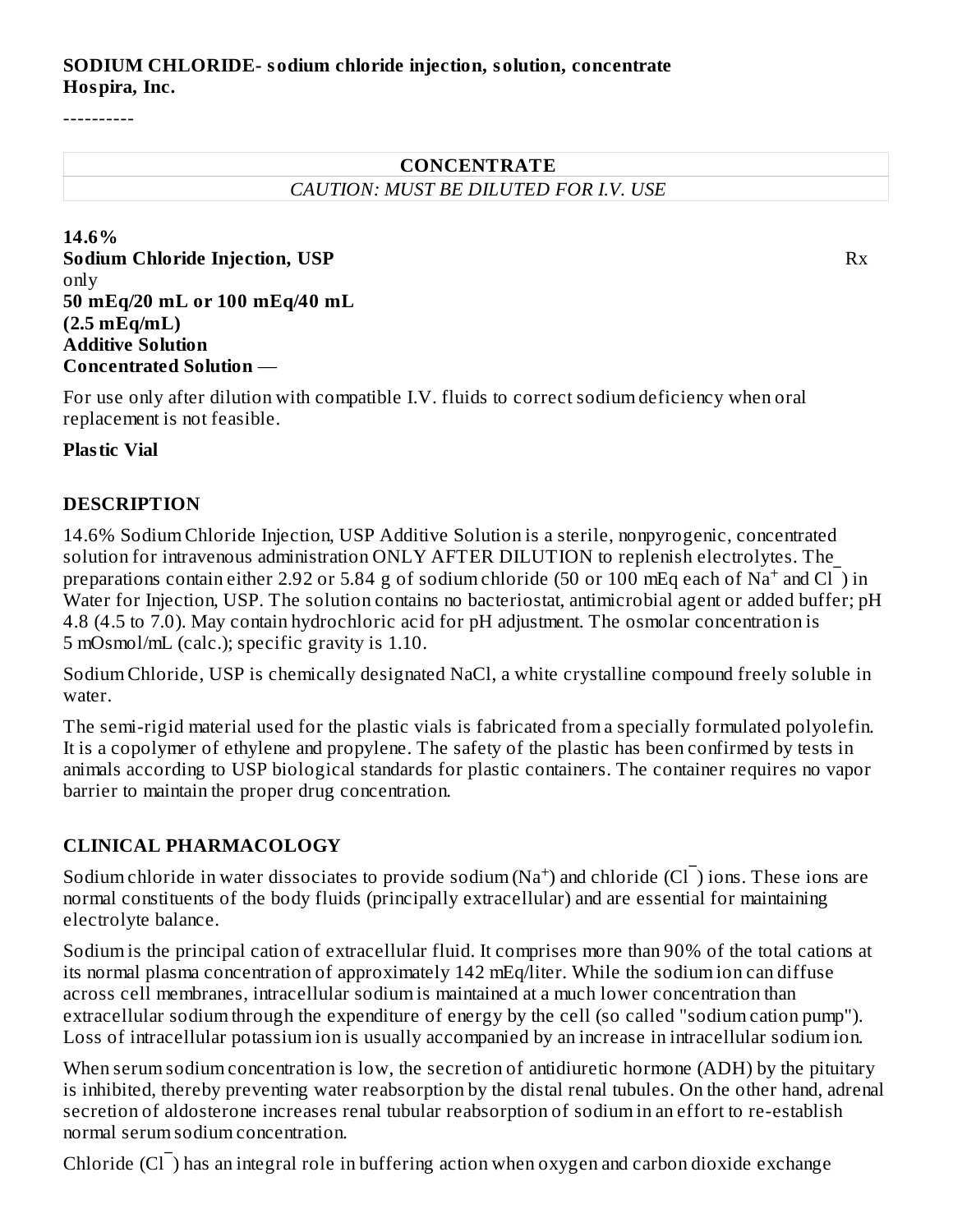occurs in the red blood cells.

The distribution and excretion of sodium (Na<sup>+</sup>) and chloride (Cl $\bar{\ }$ ) are largely under the control of the kidney which maintains a balance between intake and output.

## **INDICATIONS AND USAGE**

14.6% Sodium Chloride Injection, USP Additive Solution is indicated for parenteral restoration of sodium ion in patients with restricted oral intake. Sodium replacement is specifically indicated in patients with hyponatremia or low salt syndrome. 14.6% Sodium Chloride Additive Solution may also be added to compatible carbohydrate solutions such as dextrose in water to provide electrolytes.

## **CONTRAINDICATIONS**

14.6% Sodium Chloride Injection, USP Additive Solution is contraindicated in patients with hypernatremia or fluid retention.

## **WARNINGS**

14.6% Sodium Chloride Injection, USP is hypertonic and must be diluted prior to administration. Inadvertent direct injection or absorption of concentrated sodium chloride solution may give rise to sudden hypernatremia and such complications as cardiovascular shock, central nervous system disorders, extensive hemolysis, cortical necrosis of the kidneys and severe local tissue necrosis (if administered extravascularly).

Solutions containing sodium ions should be used with great care, if at all, in patients with congestive heart failure, severe renal insufficiency and in clinical states in which there exists edema with sodium retention.

In patients with diminished renal function, administration of solutions containing sodium may result in sodium retention.

The intravenous administration of this solution (after appropriate dilution) can cause fluid and/or solute overload resulting in dilution of other serum electrolyte concentrations, overhydration, congested states or pulmonary edema.

Excessive administration of potassium free solutions may result in significant hypokalemia.

**WARNING:** This product contains aluminum that may be toxic. Aluminum may reach toxic levels with prolonged parenteral administration if kidney function is impaired. Premature neonates are particularly at risk because their kidneys are immature, and they require large amounts of calcium and phosphate solutions, which contain aluminum.

Research indicates that patients with impaired kidney function, including premature neonates, who receive parenteral levels of aluminum at greater than 4 to 5 mcg/kg/day accumulate aluminum at levels associated with central nervous system and bone toxicity. Tissue loading may occur at even lower rates of administration.

## **PRECAUTIONS**

14.6% Sodium Chloride Injection, USP Additive Solution must be diluted before infusion to avoid a sudden increase in the level of plasma sodium. Too rapid administration should be avoided.

Special caution should be used in administering sodium containing solutions to patients with severe renal impairment, cirrhosis of the liver, cardiac failure, or other edematous or sodium-retaining states.

Clinical evaluation and periodic laboratory determinations are necessary to monitor changes in fluid balance, electrolyte concentrations, and acid-base balance during prolonged parenteral therapy or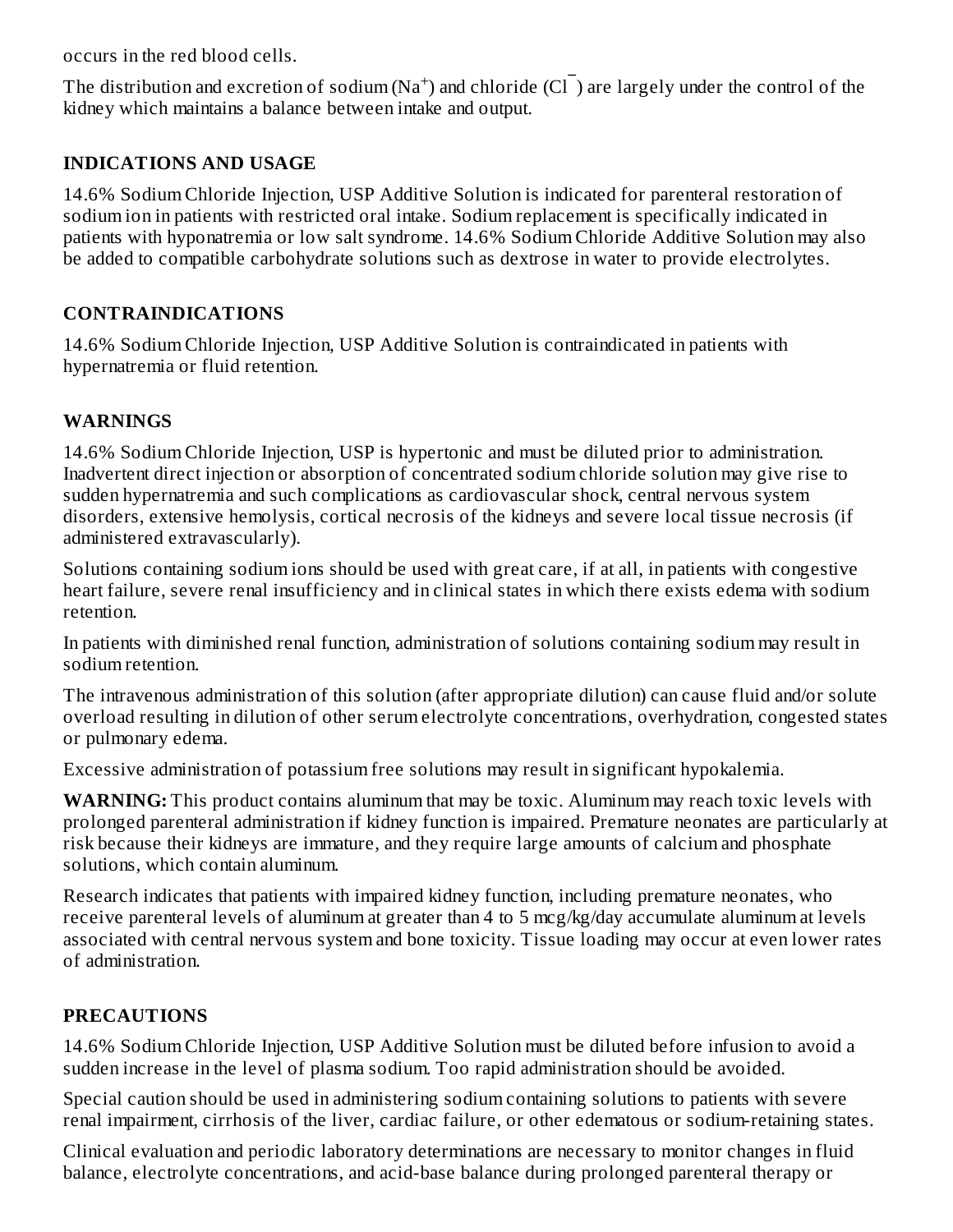whenever the condition of the patient warrants such evaluation.

Caution must be exercised in the administration of parenteral fluids, especially those containing sodium ions, to patients receiving corticosteroids or corticotropin.

Do not use unless the solution is clear and seal is intact. Discard unused portion.

#### *Pregnancy*

Animal reproduction studies have not been conducted with sodium chloride. It is also not known whether sodium chloride can cause fetal harm when administered to a pregnant woman or can affect reproduction capacity. Sodium chloride should be given to a pregnant woman only if clearly needed.

## *Geriatric Use*

An evaluation of current literature revealed no clinical experience identifying differences in response between elderly and younger patients. In general, dose selection for an elderly patient should be cautious, usually starting at the low end of the dosing range, reflecting the greater frequency of decreased hepatic, renal, or cardiac function, and of concomitant disease or other drug therapy.

This drug is known to be substantially excreted by the kidney, and the risk of toxic reactions to this drug may be greater in patients with impaired renal function. Because elderly patients are more likely to have decreased renal function, care should be taken in dose selection, and it may be useful to monitor renal function.

## *Pediatric Use*

The safety and effectiveness of 14.6% Sodium Chloride Injection, USP Additive Solution have not been established. Its limited use in pediatric patients has been inadequate to fully define proper dosage and limitations for use.

## **ADVERSE REACTIONS**

Sodium overload can occur with intravenous infusion of excessive amounts of sodium-containing solutions. (See **WARNINGS** and **PRECAUTIONS**.)

## **OVERDOSAGE**

In the event of overhydration or solute overload, re-evaluate the patient and institute appropriate corrective measures. (See **WARNINGS** and **PRECAUTIONS**.)

## **DOSAGE AND ADMINISTRATION**

14.6% Sodium Chloride Injection, USP Additive Solution is administered intravenously *only after addition to a larger volume of fluid.*

The dose, dilution and rate of injection are dependent upon the individual needs of each patient.

All or part of the contents of one or more additive containers may be added to an intravenous solution container. Concentrations of up to 5% sodium chloride have been administered.

Parenteral drug products should be inspected visually for particulate matter and discoloration prior to administration, whenever solution and container permit. (See **PRECAUTIONS**.)

## **HOW SUPPLIED**

14.6% Sodium Chloride Injection, USP Additive Solution is supplied as the following:

| T<br>Jnif<br>salc | ation<br>Ш<br>---- | ach. |
|-------------------|--------------------|------|
|                   |                    |      |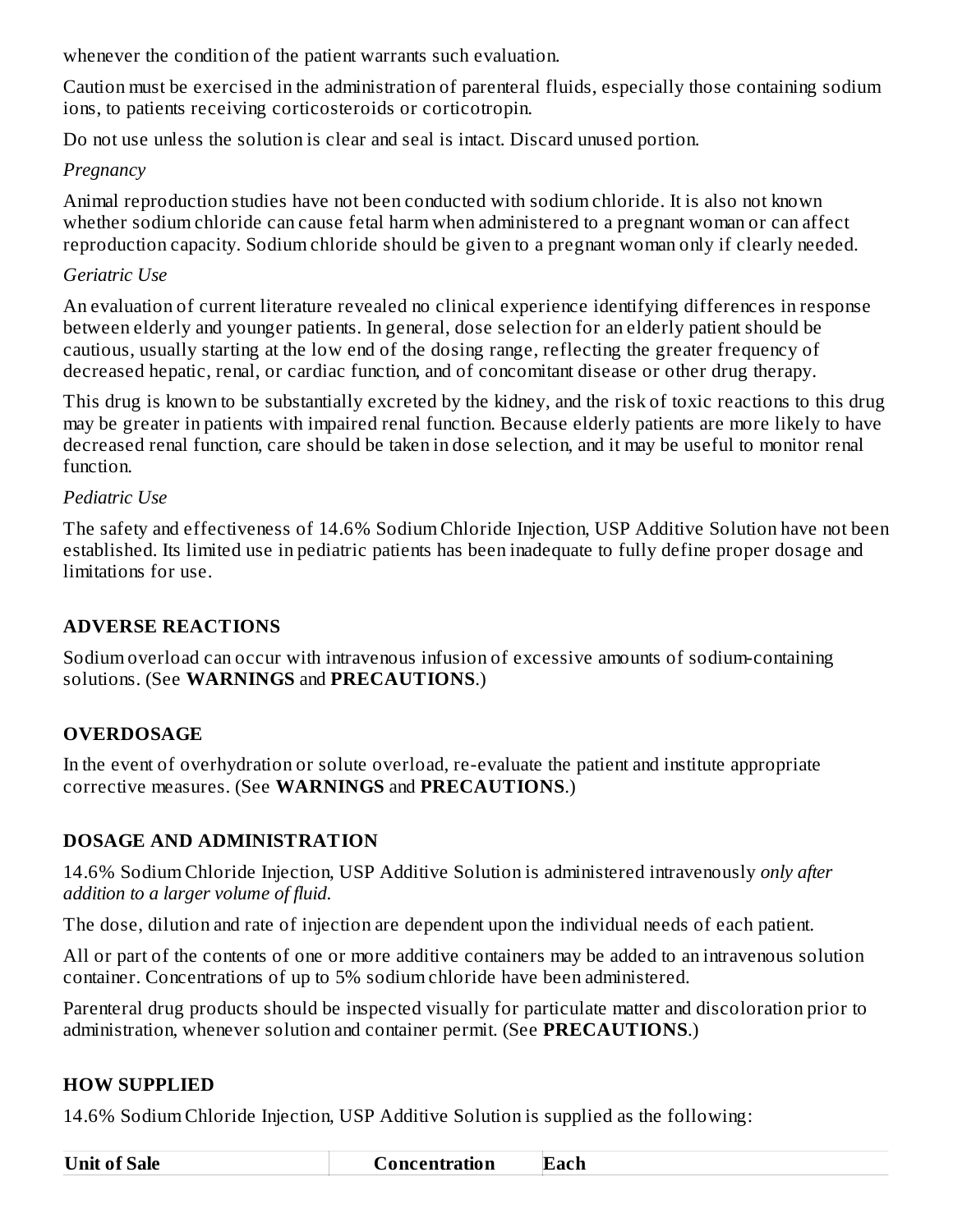| NDC 0409-6657-73 | $50 \text{ mEq}/20 \text{ mL}$  | NDC 0409-6657-01                       |
|------------------|---------------------------------|----------------------------------------|
| Tray of 25       | $(2.5 \text{ mEq/mL})$          | 20 mL Single-dose Plastic Fliptop Vial |
| NDC 0409-6660-75 | $100 \text{ mEq}/40 \text{ mL}$ | NDC 0409-6660-01                       |
| Tray of 25       | $(2.5 \text{ mEq/mL})$          | 40 mL Single-dose Plastic Fliptop Vial |

Store at 20 to 25°C (68 to 77°F). [See USP Controlled Room Temperature.] Distributed by Hospira, Inc., Lake Forest, IL 60045 USA

LAB-1099-1.0

9/2017

#### **PRINCIPAL DISPLAY PANEL - 20 mL Vial Label**

**20 mL** Single-dose

#### **CONCENTRATE** *CAUTION: MUST BE DILUTED FOR INTRAVENOUS USE*

**14.6% Sodium Chloride** Injection, USP **50 mEq/20 mL** (2.5 mEq/mL)



#### **PRINCIPAL DISPLAY PANEL - 20 mL Vial Tray**

CONCENTRATE CAUTION: MUST BE DILUTED FOR INTRAVENOUS USE.

20 mL Single-dose

NDC 0409-6657-73 Contains 25 of NDC 0409-6657-01 Rx only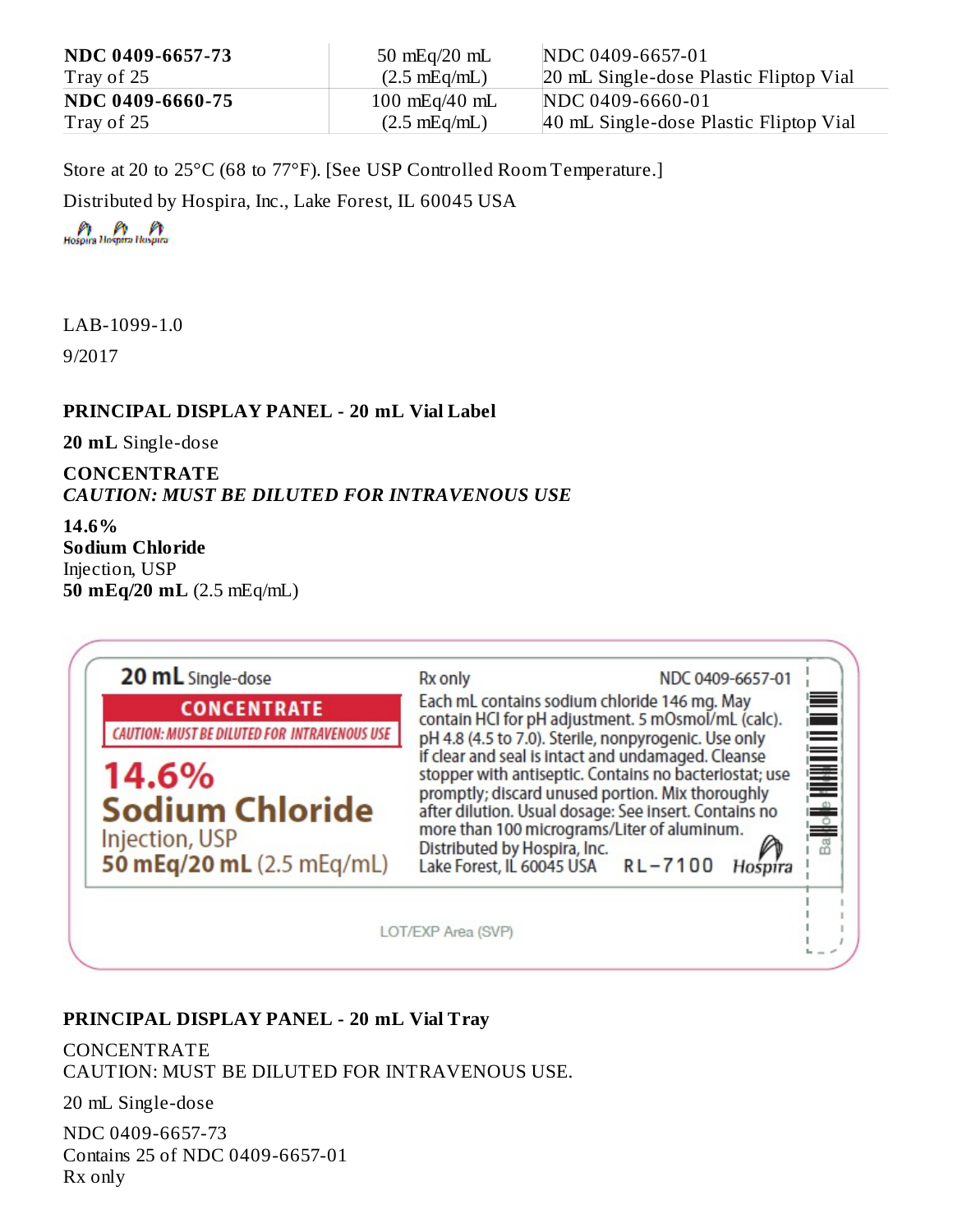14.6% Sodium Chloride Injection, USP 50 mEq/20 mL (2.5 mEq/mL)

#### Hospira



#### **PRINCIPAL DISPLAY PANEL - 40 mL Vial Label**

**40 mL** Single-dose

**CONCENTRATE** *CAUTION: MUST BE DILUTED FOR INTRAVENOUS USE*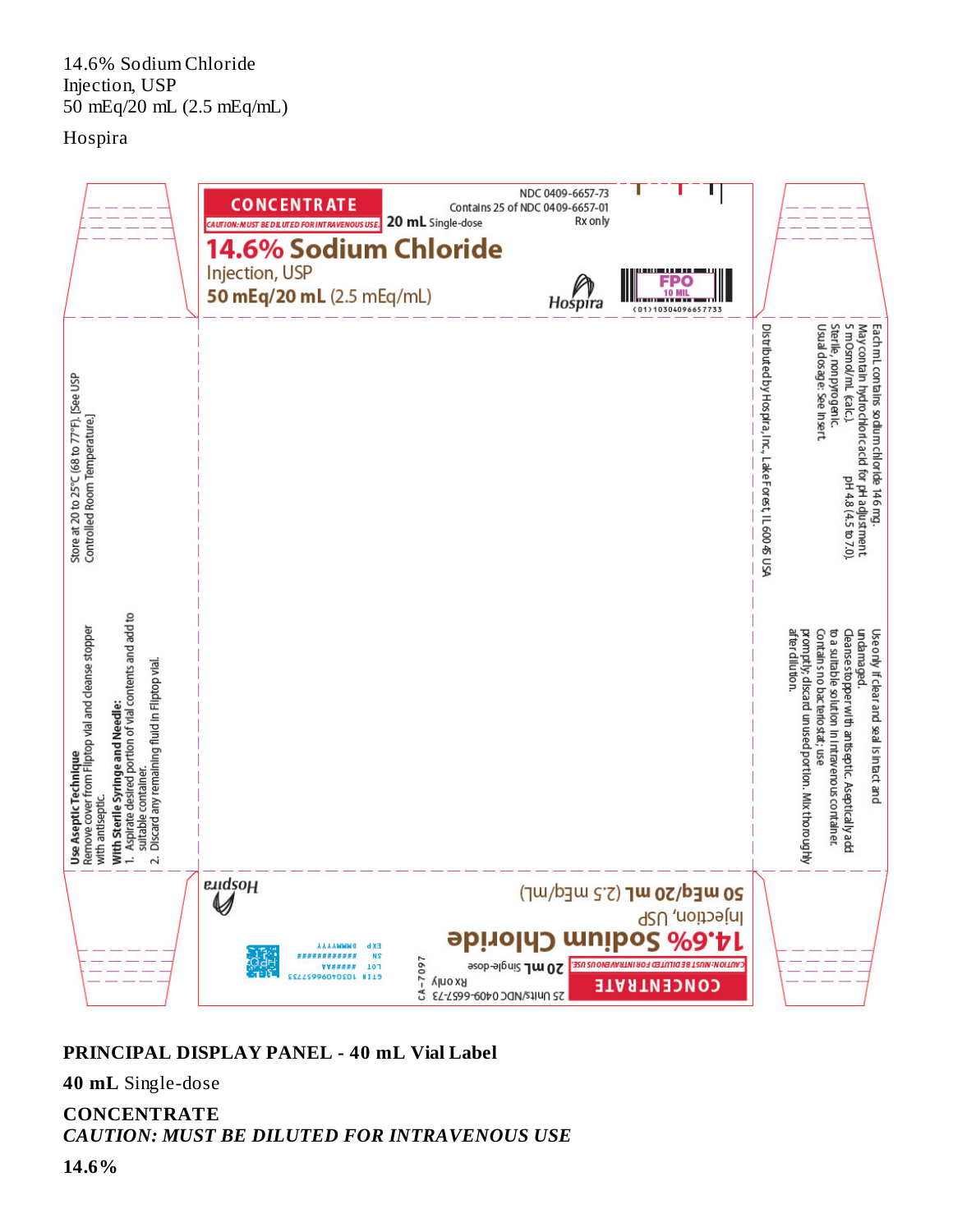

## **PRINCIPAL DISPLAY PANEL - 40 mL Vial Tray**

CONCENTRATE CAUTION: MUST BE DILUTED FOR INTRAVENOUS USE.

40 mL Single-dose

NDC 0409-6660-75 Contains 25 of NDC 0409-6660-01 Rx only

14.6% Sodium Chloride Injection, USP 100 mEq/40 mL (2.5 mEq/mL)

Hospira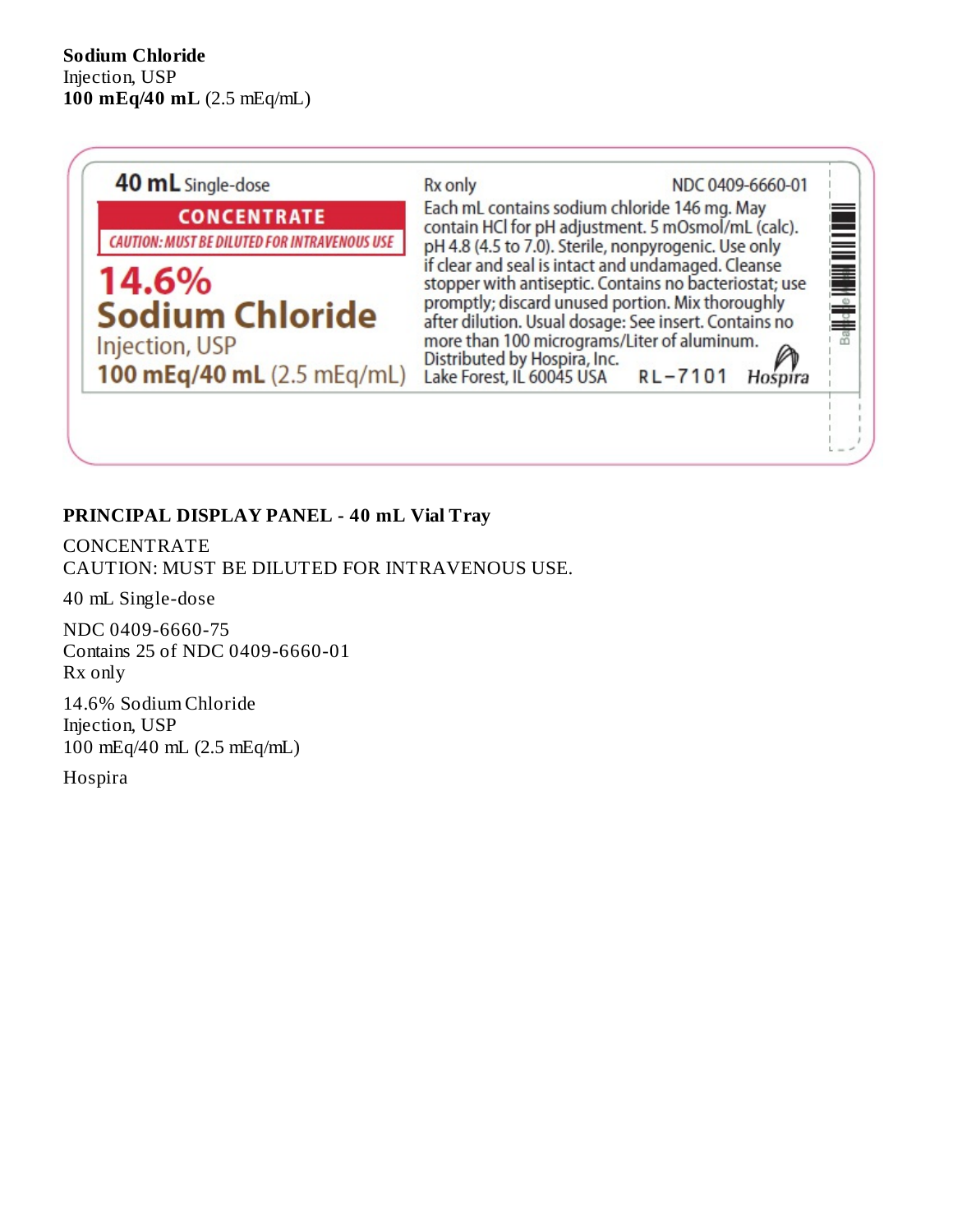|                                                                                                 |                                                                                                                                                                                             | <b>CONCENTRATE</b><br>CAUTION: MUST BE DILUTED FOR INTRAVENOUS USE.<br>Injection, USP<br>100 mEq/40 mL (2.5 mEq/mL) | 40 mL single-dose<br>14.6% Sodium Chloride            |                               | NDC 0409-6660-75<br>Contains 25 of NDC 0409-6660-01<br>Rxonly<br>Hospira | <u> 111 111 111 11</u><br><b>FPO</b><br>10 M<br>(01)10304096660757                                                                                          |                                                   |                                                                                                                                                                                                                                                         |
|-------------------------------------------------------------------------------------------------|---------------------------------------------------------------------------------------------------------------------------------------------------------------------------------------------|---------------------------------------------------------------------------------------------------------------------|-------------------------------------------------------|-------------------------------|--------------------------------------------------------------------------|-------------------------------------------------------------------------------------------------------------------------------------------------------------|---------------------------------------------------|---------------------------------------------------------------------------------------------------------------------------------------------------------------------------------------------------------------------------------------------------------|
| Store at 20 to 25°C (68 to 77°F). [See USP Controlled Room<br>Temperature.]                     |                                                                                                                                                                                             |                                                                                                                     |                                                       |                               |                                                                          |                                                                                                                                                             | Distributed by Hospia, hc, Lake Forest, L60045USA | 5 m 0s mol/mL (ca k.)<br>May contain hydio chloic acidfor p Hadjustment.<br>Each mL contains sodium chloride 146 mg.<br>Usu al do sa ge: See insert<br>Sterile, no npy rogen i:<br>Use only if clear and seal is intact and undamaged<br>pH48A.5to7.0). |
| Use Aseptic Technique<br>Remove cover from Fliptop vial and cleanse stopper with<br>antiseptic. | 1. Aspirate desired portion of vial contents and add to suitable<br>Discard any remaining fluid in Fliptop vial.<br><b>With Sterile Syringe and Needle:</b><br>container.<br>$\overline{a}$ |                                                                                                                     |                                                       |                               |                                                                          |                                                                                                                                                             |                                                   | solutionin in traven ous container. Contains no bacteriostat;<br>Cleanse stopper with antiseptic. Aseptically add to a suitable<br>after dilution.<br>use p to mptly, discard unused portion. Mixthorou ghly                                            |
|                                                                                                 |                                                                                                                                                                                             | endsoff<br><b>AAAAMMMO JXB</b>                                                                                      | $9602 - 1$<br>Klno xR<br>25 27-0999-0040 20M/zdinU 35 | ssop-abuis 7 m 0 <sup>t</sup> |                                                                          | (Jw/b3w c 2) Jw 0b/b3w 001<br>Injection, USP<br><b>abirold</b> muibos <i>%</i> 9.Ar<br>CAUTION: MUST BE DILUTED FOR IN TRAVENOUS USE.<br><b>CONCENTRATE</b> |                                                   |                                                                                                                                                                                                                                                         |
|                                                                                                 |                                                                                                                                                                                             | <b>SODIUM CHLORIDE</b><br>sodium chloride injection, solution, concentrate                                          |                                                       |                               |                                                                          |                                                                                                                                                             |                                                   |                                                                                                                                                                                                                                                         |
|                                                                                                 | <b>Product Information</b>                                                                                                                                                                  |                                                                                                                     |                                                       |                               |                                                                          |                                                                                                                                                             |                                                   |                                                                                                                                                                                                                                                         |
|                                                                                                 | Product Type                                                                                                                                                                                |                                                                                                                     | HUMAN PRESCRIPTION DRUG                               |                               | Item Code (Source)                                                       |                                                                                                                                                             | NDC:0409-6657                                     |                                                                                                                                                                                                                                                         |
|                                                                                                 | <b>Route of Administration</b>                                                                                                                                                              |                                                                                                                     | <b>INTRAVENOUS</b>                                    |                               |                                                                          |                                                                                                                                                             |                                                   |                                                                                                                                                                                                                                                         |
|                                                                                                 |                                                                                                                                                                                             |                                                                                                                     |                                                       |                               |                                                                          |                                                                                                                                                             |                                                   |                                                                                                                                                                                                                                                         |
|                                                                                                 |                                                                                                                                                                                             | <b>Active Ingredient/Active Moiety</b>                                                                              |                                                       |                               |                                                                          |                                                                                                                                                             |                                                   |                                                                                                                                                                                                                                                         |

**Ingredient Name Basis of Strength Strength**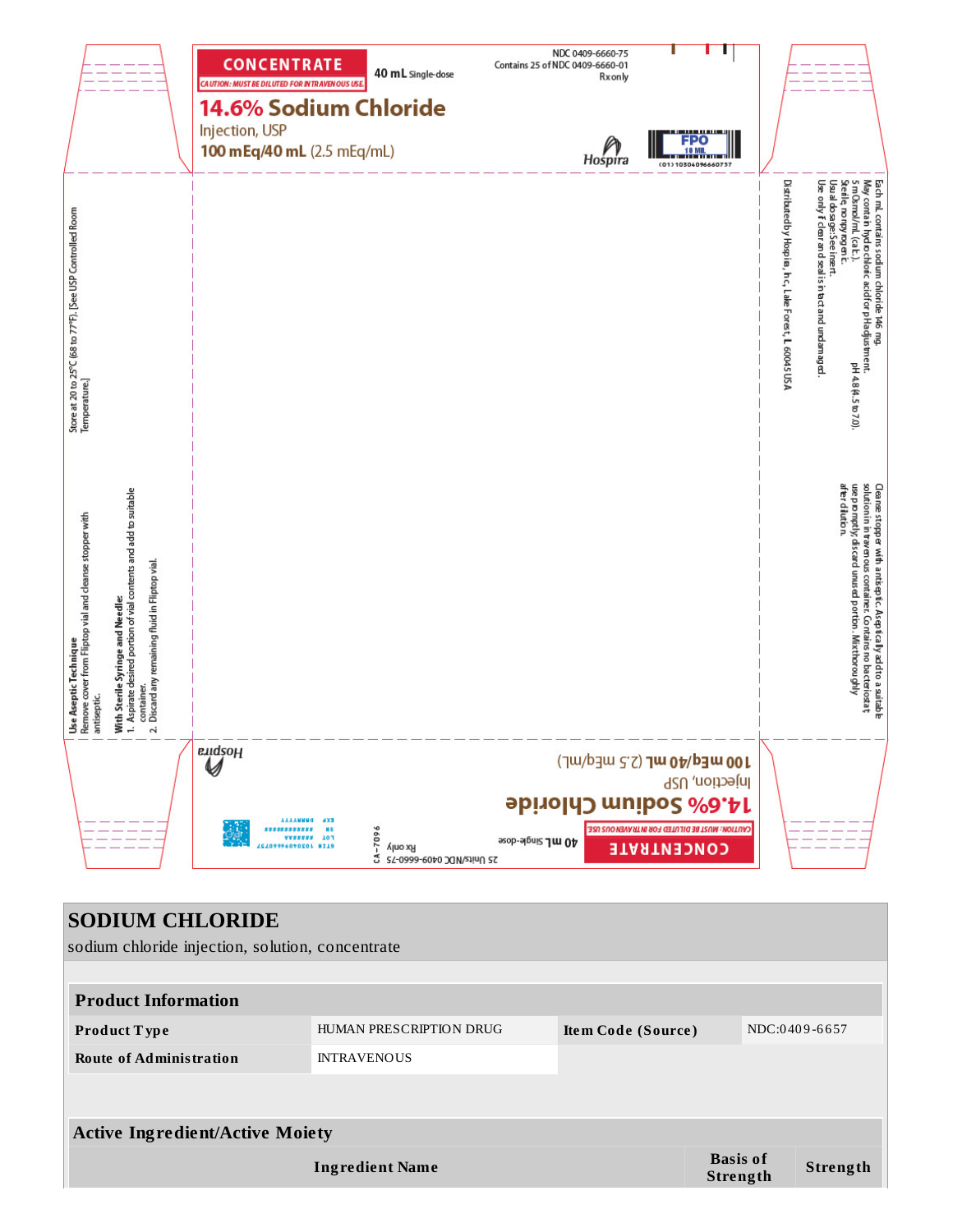|   | SO DIUM CHLORIDE (UNII: 451W47IQ8X) (SODIUM CATION - UNII:LYR4M0NH37, CHLORIDE ION<br>SODIUM<br>2.92 <sub>g</sub><br>$-$ UNII:Q32ZN48698)<br><b>CHLORIDE</b><br>in $20$ mL |                |                                                                       |                             |  |            |                           |
|---|----------------------------------------------------------------------------------------------------------------------------------------------------------------------------|----------------|-----------------------------------------------------------------------|-----------------------------|--|------------|---------------------------|
|   |                                                                                                                                                                            |                |                                                                       |                             |  |            |                           |
|   | <b>Inactive Ingredients</b>                                                                                                                                                |                |                                                                       |                             |  |            |                           |
|   |                                                                                                                                                                            |                | <b>Ingredient Name</b>                                                |                             |  |            | Strength                  |
|   | WATER (UNII: 059QF0KO0R)                                                                                                                                                   |                |                                                                       |                             |  |            |                           |
|   | HYDRO CHLORIC ACID (UNII: QTT17582CB)                                                                                                                                      |                |                                                                       |                             |  |            |                           |
|   |                                                                                                                                                                            |                |                                                                       |                             |  |            |                           |
|   |                                                                                                                                                                            |                |                                                                       |                             |  |            |                           |
|   | Packaging                                                                                                                                                                  |                |                                                                       |                             |  |            |                           |
| # | <b>Item Code</b>                                                                                                                                                           |                | <b>Package Description</b>                                            | <b>Marketing Start Date</b> |  |            | <b>Marketing End Date</b> |
|   | $1$ NDC:0409-6657-73                                                                                                                                                       | $25$ in 1 TRAY |                                                                       | 10/18/2005                  |  | 05/01/2018 |                           |
|   |                                                                                                                                                                            |                | 1 NDC:0409-6657-01 20 mL in 1 VIAL; Type 0: Not a Combination Product |                             |  |            |                           |
|   |                                                                                                                                                                            |                |                                                                       |                             |  |            |                           |
|   |                                                                                                                                                                            |                |                                                                       |                             |  |            |                           |
|   | <b>Marketing Information</b>                                                                                                                                               |                |                                                                       |                             |  |            |                           |
|   | <b>Marketing Category</b>                                                                                                                                                  |                | <b>Application Number or Monograph Citation</b>                       | <b>Marketing Start Date</b> |  |            | <b>Marketing End Date</b> |
|   | <b>NDA</b>                                                                                                                                                                 | NDA018897      |                                                                       | 10/18/2005                  |  | 05/01/2018 |                           |
|   |                                                                                                                                                                            |                |                                                                       |                             |  |            |                           |
|   |                                                                                                                                                                            |                |                                                                       |                             |  |            |                           |
|   | <b>SODIUM CHLORIDE</b>                                                                                                                                                     |                |                                                                       |                             |  |            |                           |
|   | sodium chloride injection, solution, concentrate                                                                                                                           |                |                                                                       |                             |  |            |                           |
|   |                                                                                                                                                                            |                |                                                                       |                             |  |            |                           |
|   | <b>Product Information</b>                                                                                                                                                 |                |                                                                       |                             |  |            |                           |
|   | Product Type                                                                                                                                                               |                | HUMAN PRESCRIPTION DRUG                                               | Item Code (Source)          |  |            | NDC:0409-6660             |

|   | <b>Active Ingredient/Active Moiety</b>       |                                                                                    |                             |                                  |                             |                           |  |
|---|----------------------------------------------|------------------------------------------------------------------------------------|-----------------------------|----------------------------------|-----------------------------|---------------------------|--|
|   |                                              | <b>Ingredient Name</b>                                                             |                             |                                  | <b>Basis of</b><br>Strength | Strength                  |  |
|   | - UNII:Q32ZN48698)                           | SO DIUM CHLORIDE (UNII: 451W47IQ8X) (SODIUM CATION - UNII:LYR4M0NH37, CHLORIDE ION |                             | <b>SODIUM</b><br><b>CHLORIDE</b> |                             | $5.84$ g<br>in $40$ mL    |  |
|   |                                              |                                                                                    |                             |                                  |                             |                           |  |
|   | <b>Inactive Ingredients</b>                  |                                                                                    |                             |                                  |                             |                           |  |
|   |                                              | <b>Ingredient Name</b>                                                             |                             |                                  |                             | <b>Strength</b>           |  |
|   | WATER (UNII: 059 QF0 KO0 R)                  |                                                                                    |                             |                                  |                             |                           |  |
|   | <b>HYDRO CHLORIC ACID (UNII: QTT17582CB)</b> |                                                                                    |                             |                                  |                             |                           |  |
|   |                                              |                                                                                    |                             |                                  |                             |                           |  |
|   |                                              |                                                                                    |                             |                                  |                             |                           |  |
|   | Packaging                                    |                                                                                    |                             |                                  |                             |                           |  |
| # | <b>Item Code</b>                             | <b>Package Description</b>                                                         | <b>Marketing Start Date</b> |                                  |                             | <b>Marketing End Date</b> |  |
|   | $1$ NDC:0409-6660-75                         | $25$ in 1 TRAY                                                                     | 07/29/2005                  |                                  |                             |                           |  |

**Route of Administration** INTRAVENOUS